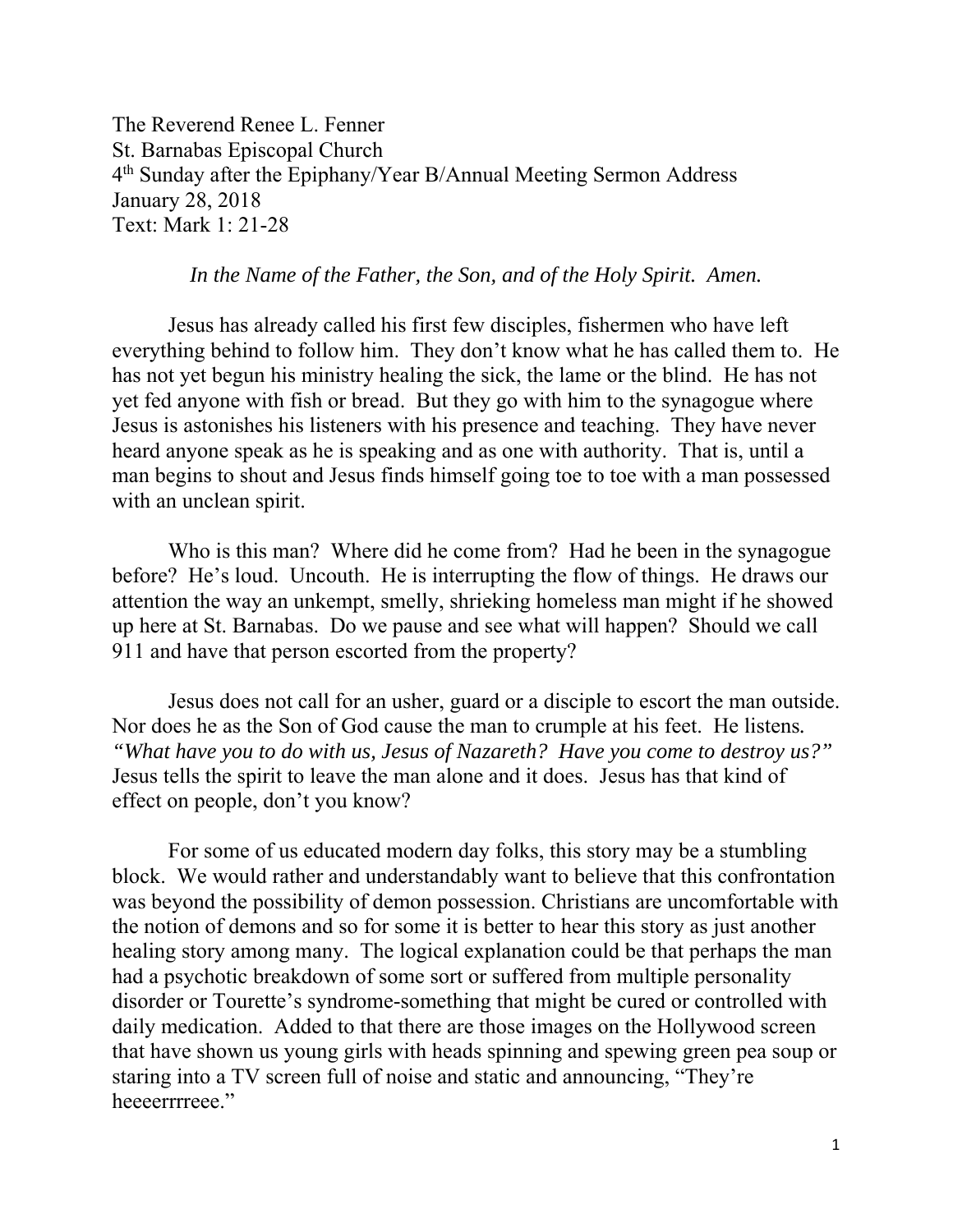But this passage is not about mental health, spinning heads or poltergeists. It is about the Holy One of God showing compassion for one of God's own, of restoring wholeness to one who had become terribly broken. In a way the man represents anyone who has ever found themselves isolated, isolated from who they truly are, and from others, or from God. He represents anyone who has ever asked in times of darkness and despair, *"What have you to do with us, Jesus of Nazareth?"* And in those desperate times there is a longing to hear the answer, '*Everything.* I have *everything* to do with you.'

 In his sermon, "I have everything to do with you", the Rev. Michael Marsh suggests that "We are not so different. Each one of us also longs for that answer because we too know the separation and brokenness of our lives. We've lived in isolation. We have been trapped in grief. We have carried the burden of guilt."\*

 There are other things effect who we are. There are other "demons" and voices that sometime "possess" us and seek to keep us from the abundant joy-filled and grace-filled life meant for us as children of God. Anger, fear, greed, sexism, racism are just a few. What are some of the other "demons" that we seem to encounter within ourselves? In the world? What might some of those be?

## *(wait for answers)*

 It is overwhelming, isn't it? The longer we live, it seems, the more we see and experience evil all around us. Every week there is another catastrophe or the threat of one. There are lives, young lives, taken too soon. We could make a long list and yet…and yet…there are people who live and work for good. There are people possessed by the love of God and willing to share that love with brother and sister, neighbor, stranger, even enemy. They mirror the very image of God come down from heaven, Jesus of Nazareth, the Christ who calls us each to wholeness and fullness of life. Retired Archbishop Desmond Tutu once said: "Goodness is stronger than evil; love is stronger than hate; light is stronger than darkness; life is stronger than death."

 In the synagogue Jesus could have said, 'Yeah, right, right, right. Let me finish my point. I'm on a roll here.' No, he looked at another child of God straight in the eye and claimed him. What did Jesus have to do with the man possessed? *EVERYTHING!* And he told the unclean spirit to 'Shut up!*' "Be silent, and come out of him!"* And it did.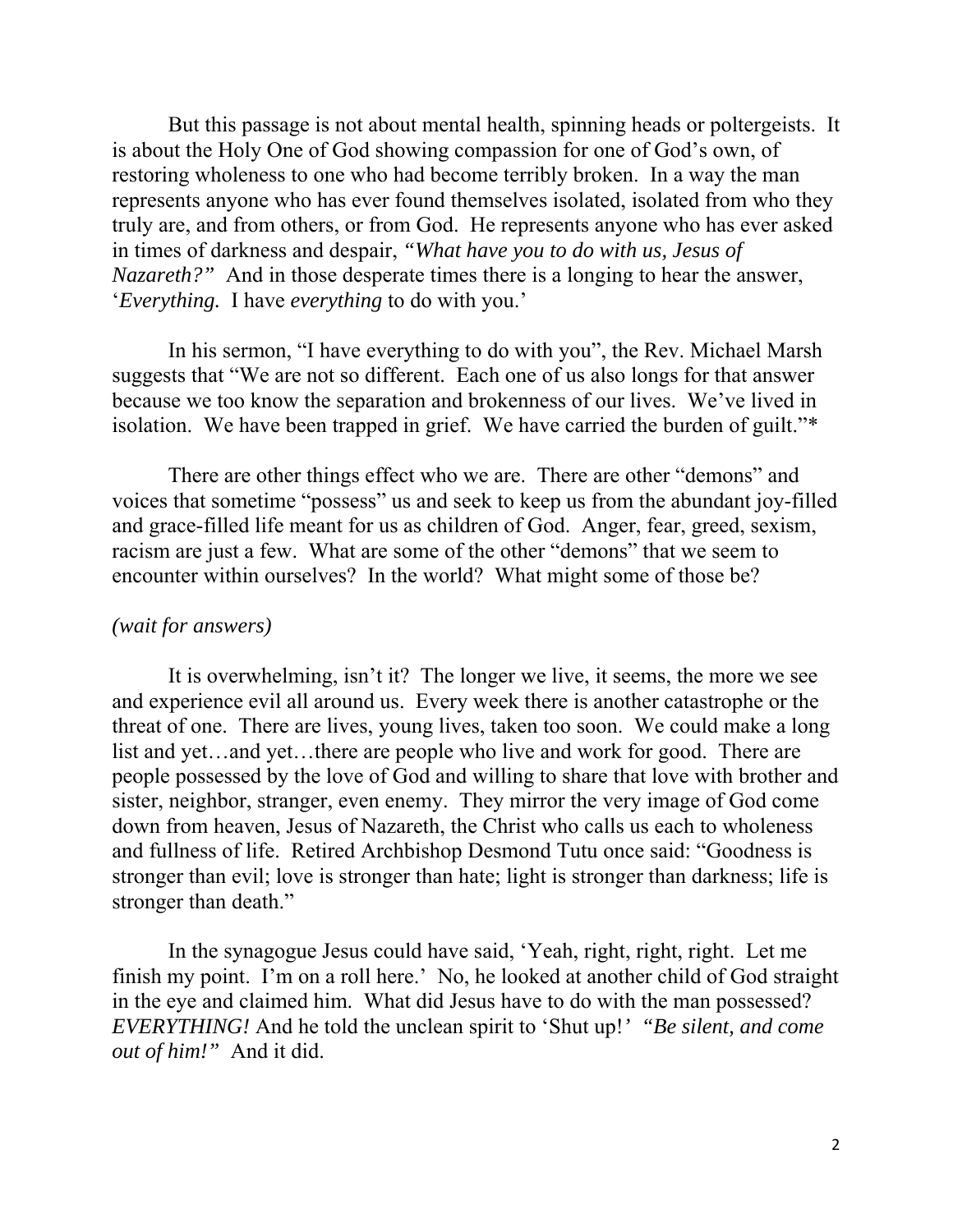The Good News is that we serve a God whose power and love wins over the power evil and hate. God is still at work casting out the unclean spirits of the world. God is still at work claiming us as God's own. God will not allow his children to go down into a dismal abyss but instead draws them closer to God's self. God is continually speaking to us the words we long to hear in times of trouble, uncertainty, and dis-ease: 'You are mine. I have *everything* to do with you.'

 Following Jesus is probably the hardest or one of the hardest things Christians do especially in the times in which we live. Going to church and talking about being in relationship with God is not like it once was some 20, 30, 40, 50+ years ago. According to articles written about the declining church; more and more people are out of touch, out of sync with the notion of God or the idea of organized religion. Some will say that they are 'spiritual' but don't feel the need or want to spend Sunday mornings in church. Some say they are not being "fed". Well, what exactly does that mean? Do they expect to be entertained? Do they come to church to be fed roast beef sandwiches? Borrowing a conversation between our bishop and a quote from our good sister, Shug Goodlow: "We come to church for one reason and one reason only-to worship God!"

Still there are other things that keep people away: past hurts and experiences, anger at God, disagreements with church leadership (meaning clergy) or fellow parishioners, work, scheduled school and sport activities, illness, exhaustion, travel, family obligations, and obligations to self. I am sure there are other reasons.

Like other churches we bemoan the fact even some of our own children who faithfully went to bible classes and served as acolytes don't spend much time with us as they have now grown up and are raising families of their own and going about their daily routines. I read an article just the other day of how adult children are now putting the blame on their parents for their lack of attendance!

But we don't need to rehash a myriad of surveys and essays on the subject, do we?

The Episcopal Church, like many other mainline denominations, is experiencing a steady decline in attendance. And here at St. Barnabas, like several other churches within the diocese, we are experiencing the same thing and for many of the reasons mentioned.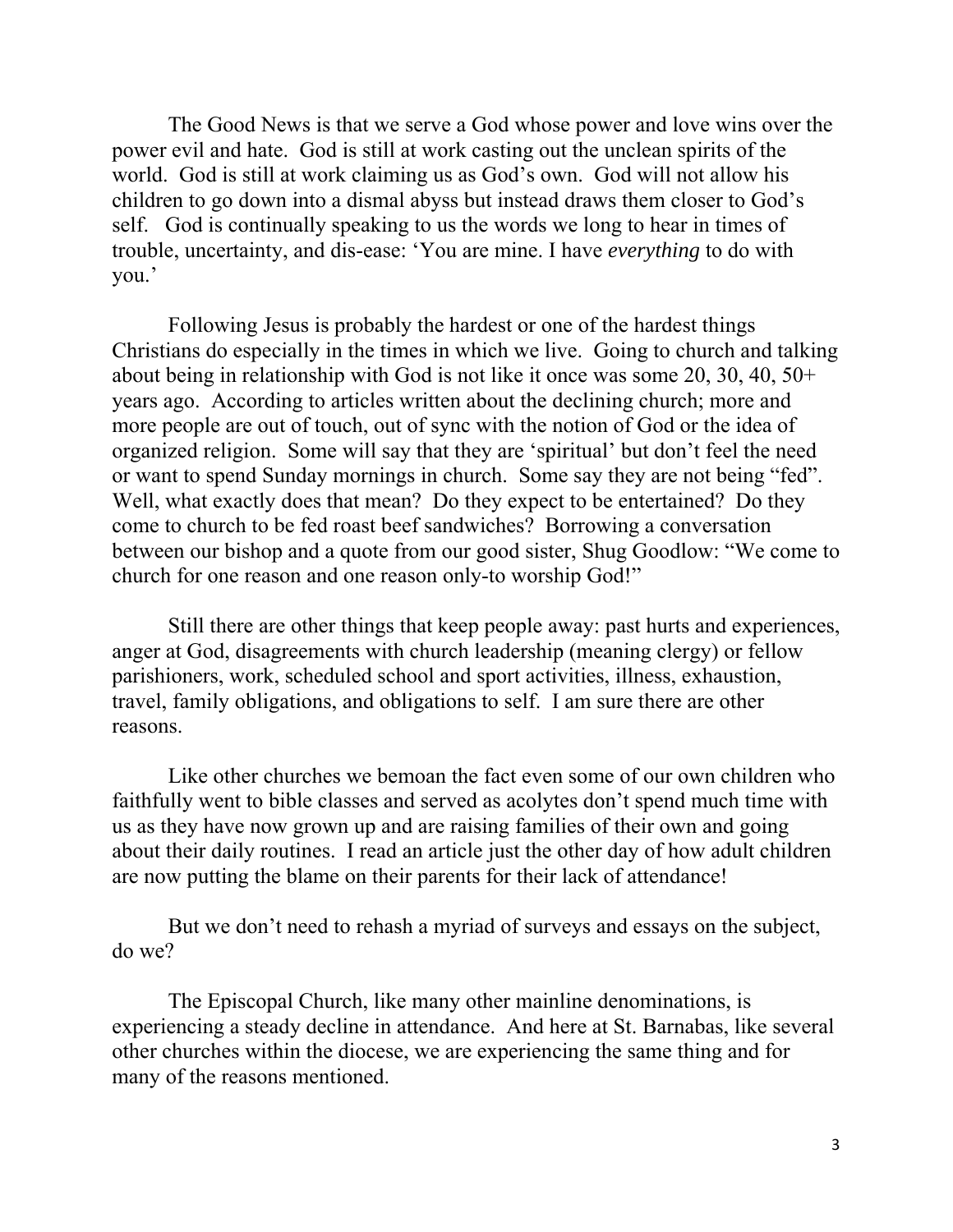While I/we are grateful for each opportunity to gathering amongst ourselves as the Body of Christ, we are anxious about seeing more of the wooden pew than another person. Illness, deaths, the aging process, freedom in retirement, and people moving to be closer to relatives, and to feel "safer" are part of the equation too. And like other churches we find ourselves situated in a changing community.

 Our financial situation? Our deficit? Our deficit is not new. But I'll let John speak to those things.

 Still, nothing I've said regarding our situation is new. But they raise serious questions about our future.

Last year in 2017 we celebrated our  $60<sup>th</sup>$  anniversary and we celebrated with this theme: *St. Barnabas, a place to call home…then…now…always…* It was and is a great slogan as we celebrated who we were, who we are now, and where might we be in the future.

 And in the midst of all our celebrating we took a survey. The CAT survey (Church Assessment Tool) told us a lot about ourselves. We love worship and we do it well. We love our music program and we do it well. We are pastoral in taking care of one another. We are great at hospitality and so many other things and yet there are a few things that need working on like flexibility, adding on to our number of faithful worker bees, making changes to attract others especially families with children (every churches' wish), and being comfortable just the way we are which could be both good and bad. Good because we are a loving community and yet a community such as ours cannot rest on how things used to be or be satisfied with the familiar. In his book, "Autopsy of a Deceased Church", Thom S. Rainer makes a well- known point- in order for a church to stay alive it must look outside itself or face a certain death.

From this survey we also named our top four goals:

- Make necessary changes to attract families with children and youth to our church
- Develop and implement a comprehensive strategy to reach new people and incorporate them into the life of the church.
- Work to renew and revitalize the community around the church by building coalitions with partners that share this vision and commitment
- Develop ministries that work toward healing those broken by life circumstances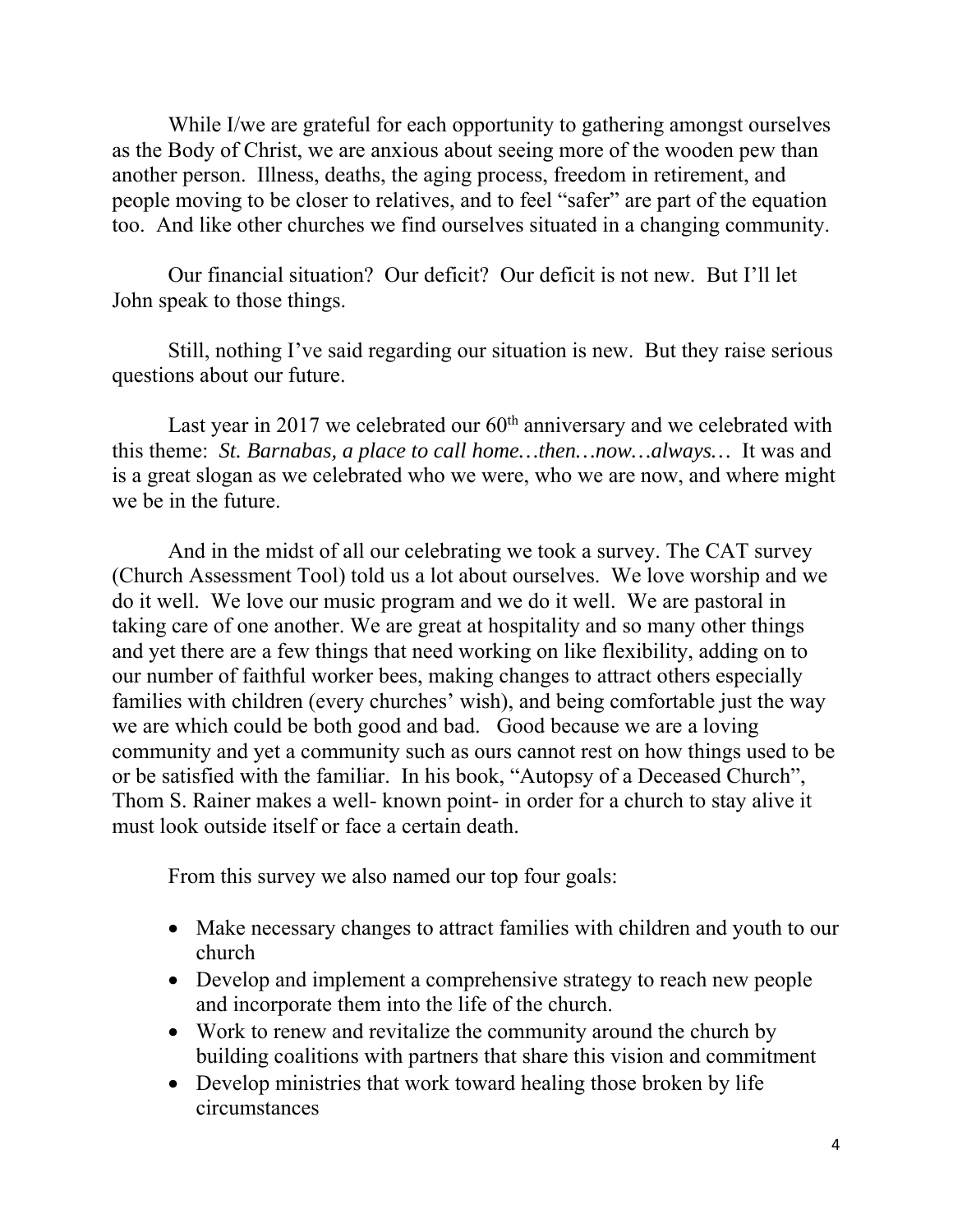By the end of 2017 we held two 'Coffee Talks' to go over some of our strengths and weakness and we will continue to be in conversation in this new year. To this point, the Vestry has already begun to do and will continue to do the work of strategic planning and as we go along we promise to keep you in the loop and get your feedback, input, and your vision. There is much work to do and we call on the Holy Spirit to help move and shake us.

And we've begun to do something else that many of you are aware of if you've been reading the past months' *Salters* or joined us in the last conversation regarding the survey-we have begun or rather, renewed a relationship with our sister church, St. Stephen's. Not for the purpose of merger. Dennis has made it clear on that point. These conversations at the moment are not being had for the purpose of merger but because the leadership, lay and clergy, believe for the life of our churches and the communities we serve, an Episcopal presence is needed in North County.

Both St. Stephen's and St. Barnabas are pretty much in the same boat as are other churches in the diocese as far as memberships and finances go. And we both want the same things-to attract new families, to reach new people and incorporate them into the life of our churches, we want to be part of the renewal and revitalization of our communities, and we want to be part of the healing process for our neighbors. We want to bring others into the whole of the Beloved Community. Our task is the same-to make disciples. And we are looking for ways to make this happen in both Ferguson and Florissant. And we believe that there are some things like ministries we can share and things we can do together as sisters and brothers in Christ. (What a blessing it was to have fellowship after Bill Wardle's service in St. Stephen's Hall. What a blessing it was to worship alongside them two Sundays ago when there was no water in this place.) Whether there will eventually be a merger or a reunification of our two churches only God knows. What the future will hold we just don't know but I for one am grateful for the conversations and grateful for the faithfulness of God. I am grateful we are trying to be faithful to the Gospel. I am grateful for all of you.

As I say just about every year-there is no magic bullet. These are uncertain times for our church and for churches far and near. No one knows what will happen within the next year or two or three. It will take all of us working together. At times it will be challenging and perhaps even messy. And yet in this season of Epiphany we are reminded that a light shines in the darkness and that is the light of Christ.